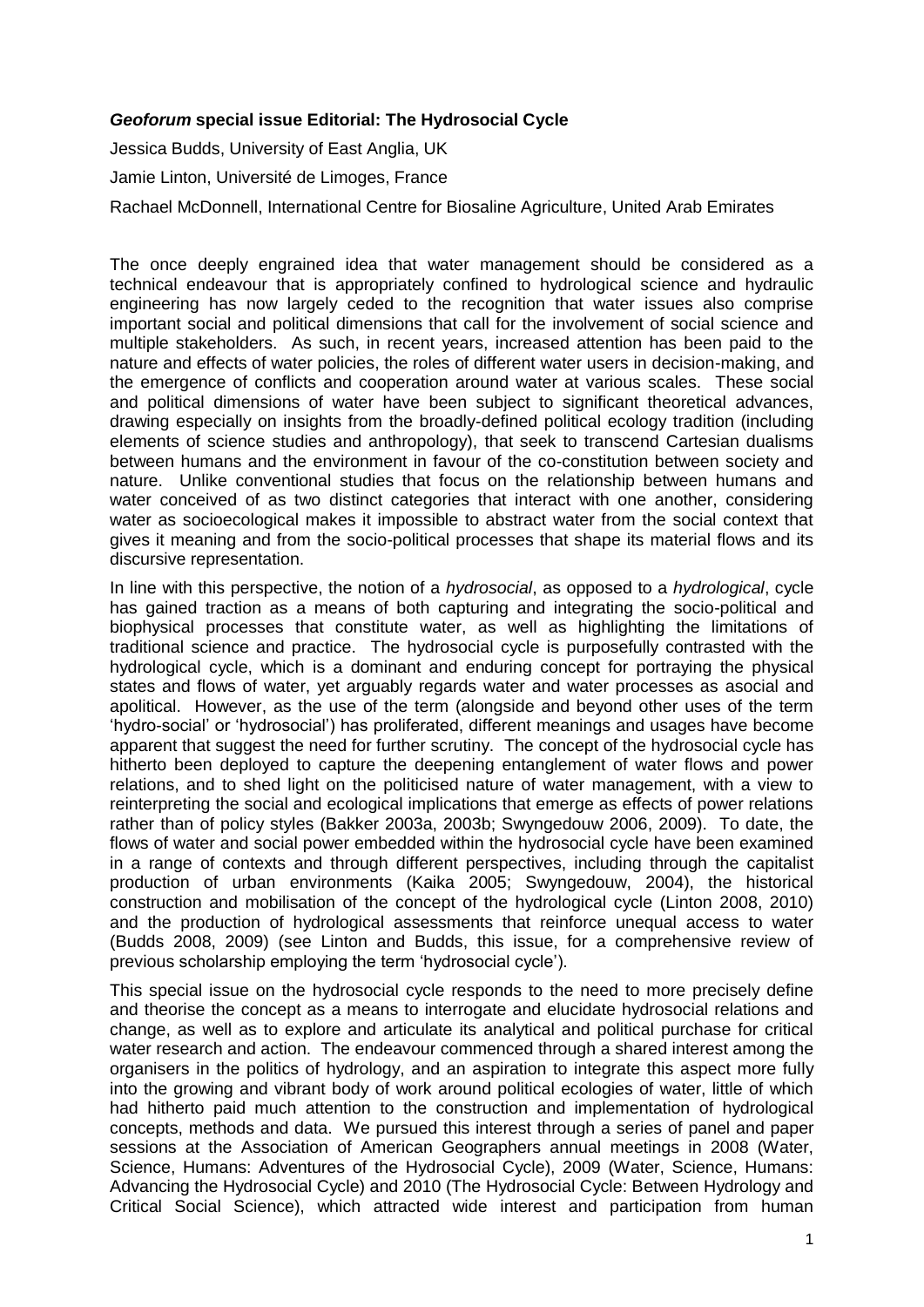geographers and cognate scholars. Through our engagement in these sessions, our initial aim to reflect on the nature and place of hydrology in political ecologies of water developed into a much broader endeavour to further understandings of the relationships between water, people and science, with a view to further refining the nature of the concept of the hydrosocial cycle and contemplating the ways in which it might support and advance critical political ecologies of water within academic scholarship, that may in turn inform water policy and practice, as well as feed new perspectives into interdisciplinary water education.

- - - - - - - - -

The primary aim of the collection of papers assembled in this special issue is thus to further consolidate the concept as a framework that focuses attention on the materiality of water flows in conjunction with the social and political practices and discourses that shape and are shaped by them. This need is justified by observations that hydrological processes are increasingly shaped by human activities and institutions with specific visions and motives, that hydrological data and knowledge are acknowledged as socially constructed and politically mobilised, that water is increasingly recognised as being characterised by multiple and context-specific cultural meanings, and that the material and symbolic characteristics of water also play an important role in shaping social relations and forms of governance. A core contention of this collection of papers, therefore, is that, while the hydrological cycle remains a widely used framework for understanding biophysical processes, it is lacking for the analysis of water governance, politics and conflict. Unlike the hydrological cycle, the hydrosocial cycle is not concerned with *water* per se, but with *hydrosocial relations*. The hydrosocial cycle directs analysis to how social and power relations – especially connected with power and capital - shape the nature and dynamics of water and its circulation, and how water is influenced by social processes occurring at a wide variety of spatial and temporal scales beyond the basin unit. As the lead article contends, the hydrosocial cycle thus potentially constitutes a theoretical framework for political ecologies of water.

Through the framework of the hydrosocial cycle, therefore, our aim is not to simply integrate water and socio-political factors, but rather to elucidate how water is produced through social and political processes, and how water shapes social structures, relations and identities, and with what effects across space and time. The authors of this collection of papers show how a focus on hydrosocial relations rather than water per se enables us to advance analyses of the political ecology of water from (external) relationships between people and water, to the (internal) co-constitution of water itself through social and political processes and the production of hydrosocial relations. An important contribution of these papers, therefore, is their explicit interrogation of how 'water' is never simply H2O but always *produced* as a particular 'water', materially and discursively, and within specific moments, contexts and relations. To this end, they collectively consider how water itself is conceptualised, how water knowledge and concepts are constructed, how elements of the waterscape embed and express politics, and how water integrates with other processes and things within the hydrosocial cycle.

This perspective, we contend, opens up fresh possibilities of knowledge and understanding of water and its circulation: whereas the hydrological cycle is deemed to present the universal and natural behaviour of water that continually circulates as  $H_2O$ , the hydrosocial cycle draws attention to the complex and context-specific social production, discursive construction and political mobilisation of 'water', and the dialectic process through which such (produced, constructed and mobilised) 'water' in turn configures society.

Nevertheless, a challenge that remains for a future opportunity is to explore how the concept can be usefully mobilised politically, with a view to inspire change in hydrosocial relations within policy, advocacy and practice. By making manifest the politicised nature of water and its circulation, the hydrosocial cycle has the potential to engage wider audiences to open up possibilities for democratic and/or emancipatory *change*.

The special issue comprises a lead article reviewing and conceptualising the hydrosocial cycle, followed by eight papers that engage the concept and develop it through empirical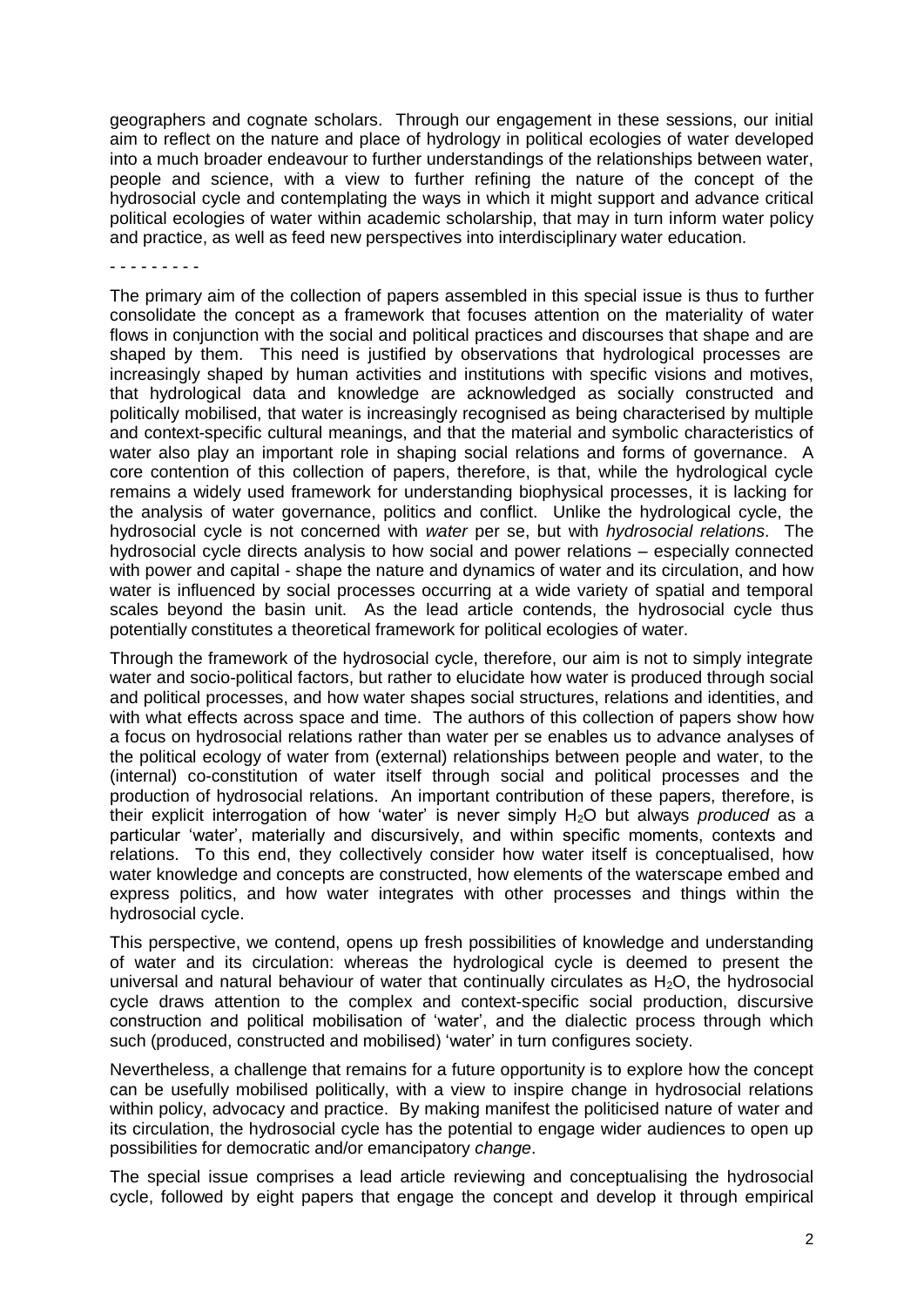work drawing upon case studies from around the world, which collectively illustrate how a focus on the *production of water* rather than *H2O per se* directs our attention away from simply the politics *of* or *around* water, and towards those that are embedded *in* and pursued *through* water, as water and society shape and reshape each other to produce new hydrosocial arrangements over space and time (Bear and Bull 2011; Budds 2013; Linton 2010, Loftus 2009; Swyngedouw 1999, 2007).

The first article by Jamie Linton and Jessica Budds traces the emergence of the hydrosocial cycle in critical geography and political ecology, building on literature that critiques the desocialised treatment of water in political, managerial and administrative practice and discourse (e.g. Budds and Sultana, 2013; Loftus 2009, 2011; Swyngedouw, 1999, 2004, 2007) by further developing the concept in relation to water governance. The paper puts forward a conceptualisation of the hydrosocial cycle as a process through which water and society make and remake each other over space and time, and develops it as an analytical framework to underpin critical political ecologies of water, by reflecting upon what water is, how water is known, the co-constitution of water and politics, and the need to look beyond the water itself in hydrosocial relations.

The following paper, by Jessica Barnes, explores the re-use of agricultural drainage water among farmers along the River Nile in Egypt. She shows how water is continually recycled among farmers, accumulating ever higher saline concentrations. Irrigation water in the Nile is thus characterised by inherently uneven patterns of circulation over both space and time, in terms of flows of water, salts and chemicals, as well as access by farmers of varying levels of income. Barnes thus emphasises the varying nature of water within the hydrosocial cycle, arguing that water is not simply water, but becomes different waters, in terms of quality and quantity, as well as continuity over space, time and social group.

Peter Mollinga also examines the hydrosocial cycle in relation to large-scale surface irrigation, this time in the context of south India. Drawing on debates around the role of social structure and both social biophysical agency in hydrosocial change (e.g. Bakker, 2003b; Barnes and Alatout 2012; Bear and Bull 2011), and similar to Barnes, he explores the ways in which hydrosocial relations are shaped by spatial and temporal dimensions, as farmers are regulated by the storage and release of water within irrigation systems, and by the seasonality of irrigation as well as longer-term processes of agricultural development and prosperity.

Jeffrey Banister's paper also explores the role of biophysical agency in hydrosocial relations, illustrated by a case study of irrigation management in arid north-west Mexico. Introducing Deleuzian notions of matter, flux and flow, he emphasises the intersection between the nonlinear behaviour and amorphous nature of water and people's strategies to subvert control and rule. He reappraises Wittfogel's relationship between water infrastructure and state control in the case of Mexico, by showing how irrigation infrastructure installed as an attempt to impose bureaucracy and foster private capital accumulation was challenged by the unruly nature of water entangled with the persistence of localised indigenous practices.

Continuing with Mexico, Katie Meehan examines the agential role of water-related objects in the production of state power. Based upon an analysis of water laws and treaties, flood control and drinking water supply infrastructure, and common technologies in low-income households such as tanks and buckets, in Tijuana, she shows how these artefacts produce unevenness in state power over space and time. Meehan argues that these water-related objects are not simply 'tools' that are used by the state to consolidate power and control over water, but embody and produce power in themselves, in ways that reshape hydrosocial relations and state power.

The paper by Rachael McDonnell continues the theme of the relationship between water and state power, by examining the production of water through boreholes, desalination and wastewater recycling in Abu Dhabi. Critically assessing commonly held ideas around the rentier state and centralised state control in arid regions, she shows how the harnessing of energy by Abu Dhabi has resulted in the production of new sources of water, which in turn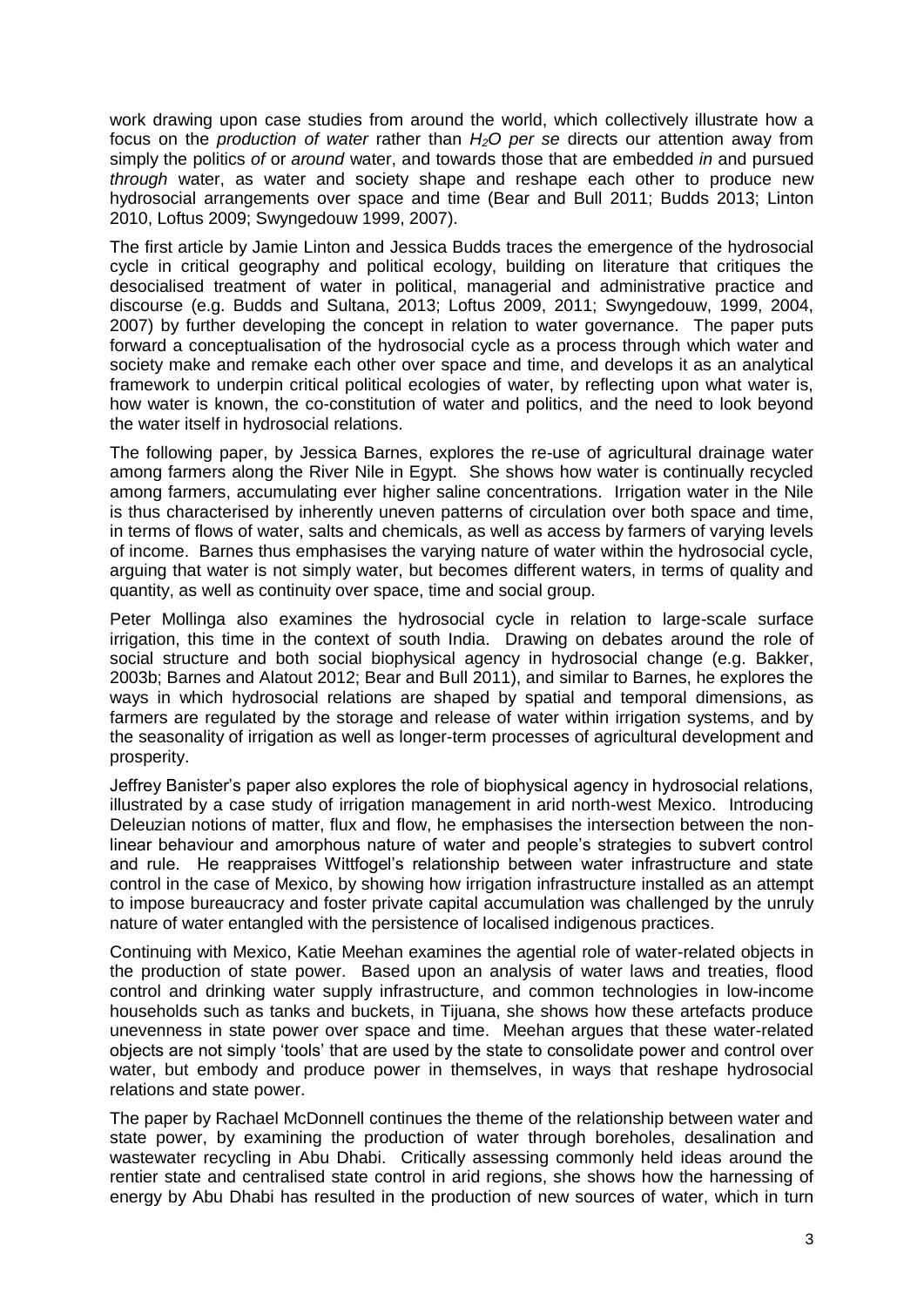has transformed formerly arid landscapes and traditional water-saving cultures. McDonnell argues that Abu Dhabi's hydrosocial cycle cannot be understood in isolation of energy, and that new modes of the production of water challenge existing theories around state power.

We next turn to Rutgerd Boelens, who draws on the cultural and experiential dimensions of water (e.g. Mosse 2003; Orlove and Caton 2010; Strang 2004) to examine an Andean indigenous conception of the water cycle, and its relationship with contemporary hydrosocial relations that have developed in the highlands of Peru. He explores the notion of a 'hydrocosmological cycle', showing how water processes are understood and framed by Quechua villagers as interconnecting physical, human and spiritual factors that follow a cyclical pattern over time. Boelens argues that Western notions of water have served to naturalise existing hydrosocial relations and legitimise exclusionary water distribution.

Similar to Boelens, the final two papers draw on science and technology studies to examine the historical and political construction of water knowledge and concepts and their subsequent naturalisation and depoliticisation (e.g. Budds, 2009; Cohen and Davidson 2011; Linton, 2008, 2010). Gabrielle Bouleau's paper explores the co-production of water science and its effect on social order, through the case of the differential development of the French concept of hydro-system (*hydro-système*) in the Rhône and Seine River basins and its adoption in river basin management. She demonstrates how the concept was defined differently in each context, according to the nature of each river basin and the expertise of each lead scientist, yet served to reorient river basin development. Bouleau argues that such concepts rest upon context-specific definitions of water, which can be stabilised and destabilised according to the circumstances within which they are produced.

In the final paper, Sara Fernandez also examines the epistemological dimensions of water through the hydrosocial cycle, by providing a rich genealogy of the Minimum Flow Requirements and their implementation in France. She explores the context-specific discourses and practices involved in the production of these indicators, shedding light on the social and political implications of the manner in which they portray rivers and determine what needs to be measured and how. Fernandez argues that the MFRs were promoted as scientific, which obscured the politics that shaped their production, as well as the powerful interests that were served by their practical implementation.

## **Themes**

- The co-constitutive/dialectical relationship between water and the state Banister, Meehan, McDonnell
- The internal relation between (water) science/knowledge and social structure/order (naturalisation of concepts, time and space specific production of these concepts) - Bouleau, Fernandez, Boelens
- Relationship between technology/infrastructure and social order Banister, Meehan, **Mollinga**
- Relationship between and roles of humans and non-humans Banister, Meehan
- Variability, agency, unruliness, complexity of water Banister, Mollinga, McDonnell

Illustrations of some of the points in Linton & Budds

- -
- How water is known Bouleau, Fernandez, Boelens
- Meaning of water Barnes, Boelens, McDonnell
- Water is not water, but is always produced Banister, Barnes, McDonnell
- Variability, agency, complexity of water Banister, Barnes, Boelens, Mollinga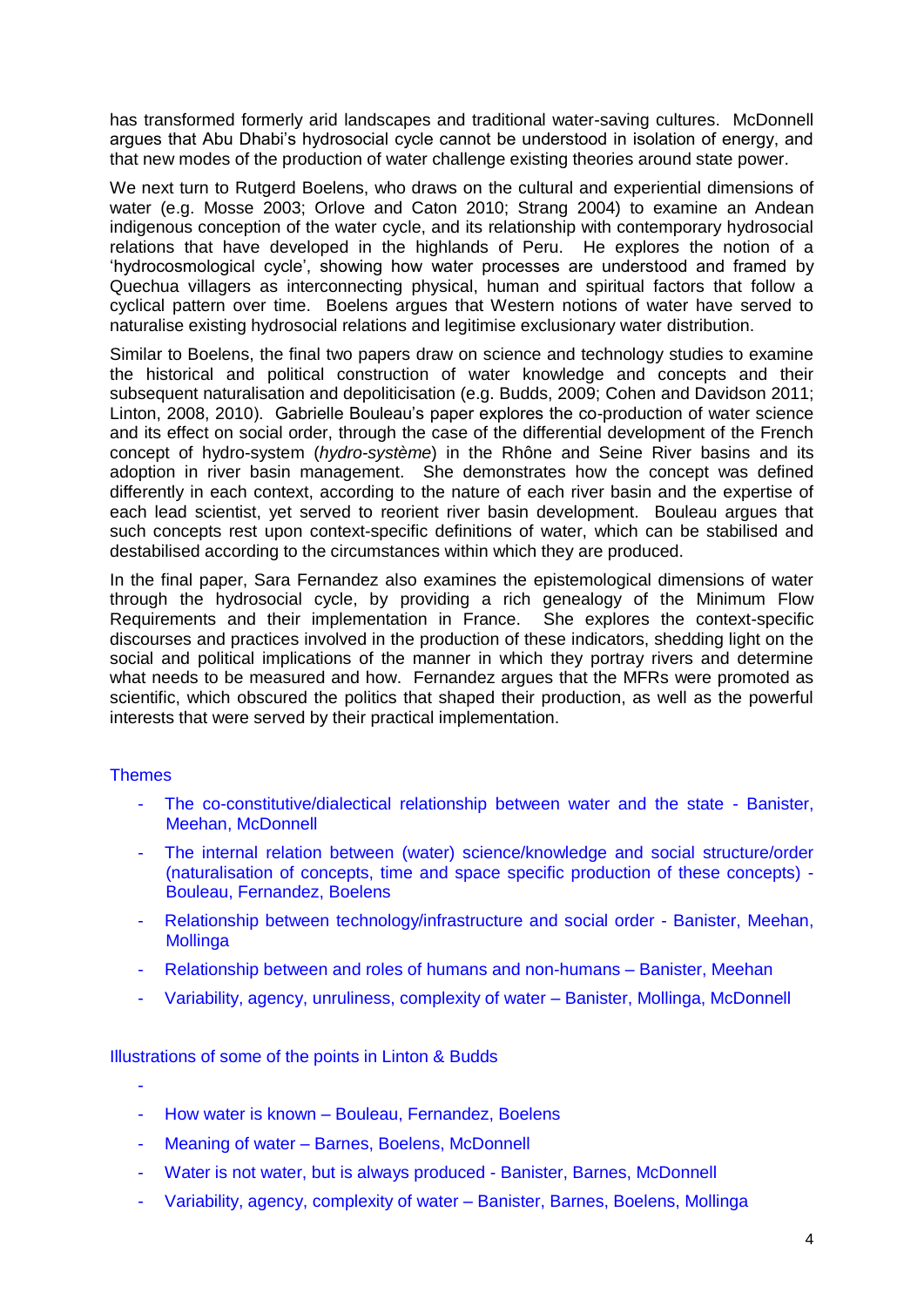- time Barnes, Mollinga
- space Banister, Meehan, McDonnell
- Wittfogel Banister, McDonnell
- Cycle as making and remaking, not circulation Banister, Boelens
- Looking beyond the water  $-$  all in different ways McDonnell (energy), Boelens (cosmology), Mollinga (success of irrigation interventions), Barnes (quality and reuse)
- Top down expertise not working in local contexts Banister, Boelens

## *References*

Bakker, K., 2003a. A political ecology of water privatization. Studies in Political Economy 70 (Spring), 35-58.

Bakker, K., 2003b. An Uncooperative Commodity: Privatizing Water in England and Wales. Oxford University Press, Oxford.

Barnes, J., Alatout, S., 2012. Water worlds: introduction to the special issue of social studies of science. Social Studies of Science 42 (4), 483–488.

Bear, C., Bull, J., 2011. Guest editorial. Environment and Planning A 43, 2261–2266.

Budds, J., 2008. Whose scarcity? The hydrosocial cycle and the changing waterscape of La Ligua river basin, Chile. In: Goodman, M., Boykoff, M., Evered, K. (Eds.), Contentious Geographies: Environment, Meaning, Scale. Ashgate, Aldershot, pp. 59–68.

Budds, J., 2009. Contested H2O: science, policy and politics in water resources management in Chile. Geoforum 40 (3), 418–430.

Budds, J. 2013. Water, power and the production of neoliberalism in Chile, 1973-2005. Environment and Planning D: Society and Space 31 (2), 301-318.

Budds, J., Sultana, F., 2013. Exploring political ecologies of water and development. Environment and Planning D: Society and Space 31 (2), 275-279.

Cohen, A., Davidson, S., 2011. The watershed approach: challenges, antecedents, and the transition from technical tool to governance unit. Water Alternatives 4 (1), 1–14.

Kaika, M., 2005. City of Flows: Modernity, Nature, and the City. Routledge, London and New York.

Linton, J., 2008. Is the hydrologic cycle sustainable? A historical–geographical critique of a modern concept. Annals of the Association of American Geographers 98 (3), 630–649.

Linton, J., 2010. What is Water? The History of a Modern Abstraction. UBC Press, Vancouver.

Loftus, A., 2009. Rethinking political ecologies of water. Third World Quarterly 30 (5), 953– 968.